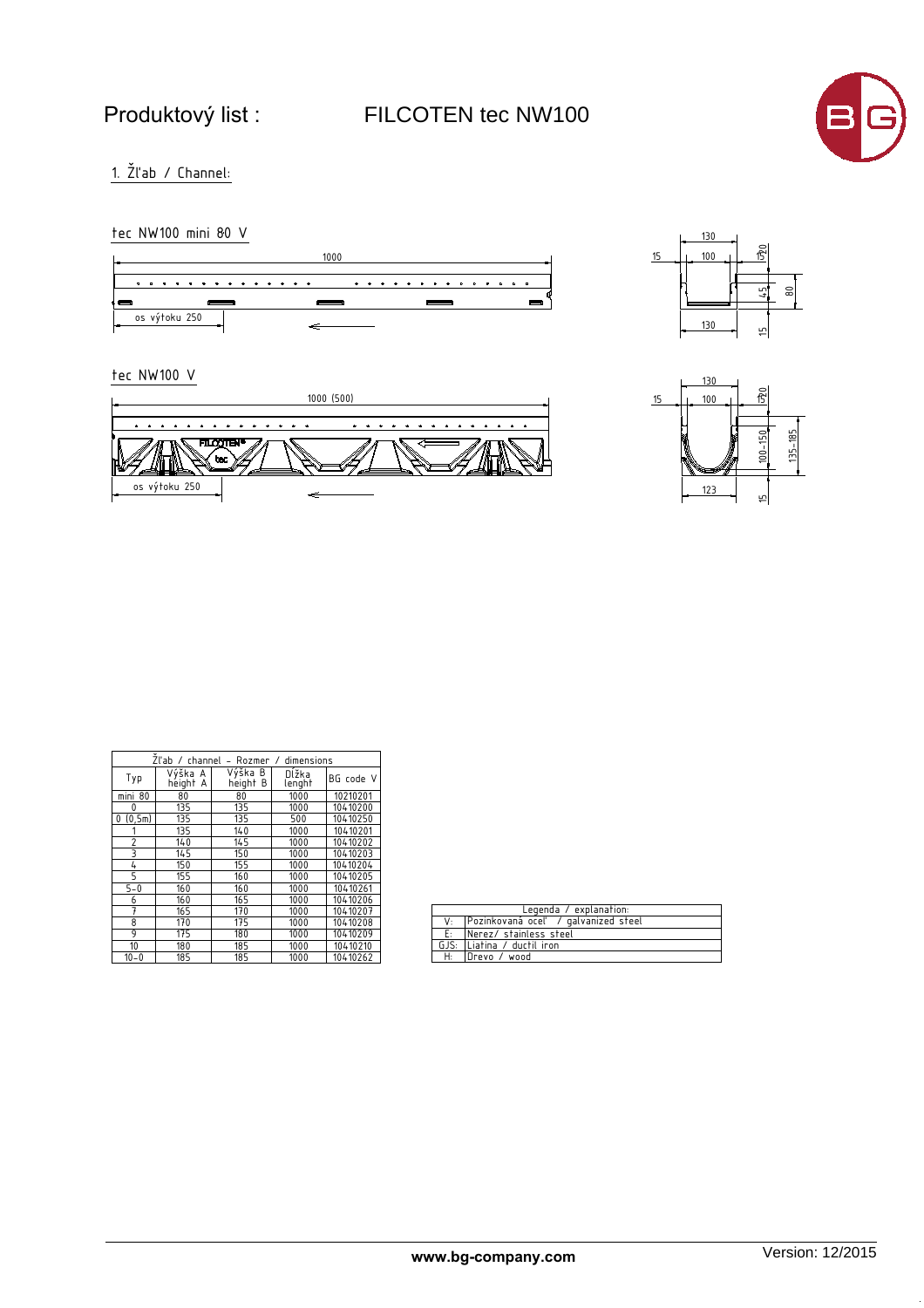## Produktový list :

## FILCOTEN tec NW100



2. Môstkový rošt / Slotted grating:



2. Mriežkový rošt / Mesh grating:

B125kN MW30/10: V 17010220 (17010221) / C250kN MW30/10: V 17010222 (17010223)





C250kN Ø7,3: PA 17010402 2. Plastový rošt "ComBee" / Plastic grating "ComBee":





C250kN MW29/13: GJS 17010101 2. Liatinový rošt / Ductil iron grating:





C250kN MW29/6: GJS 17010106

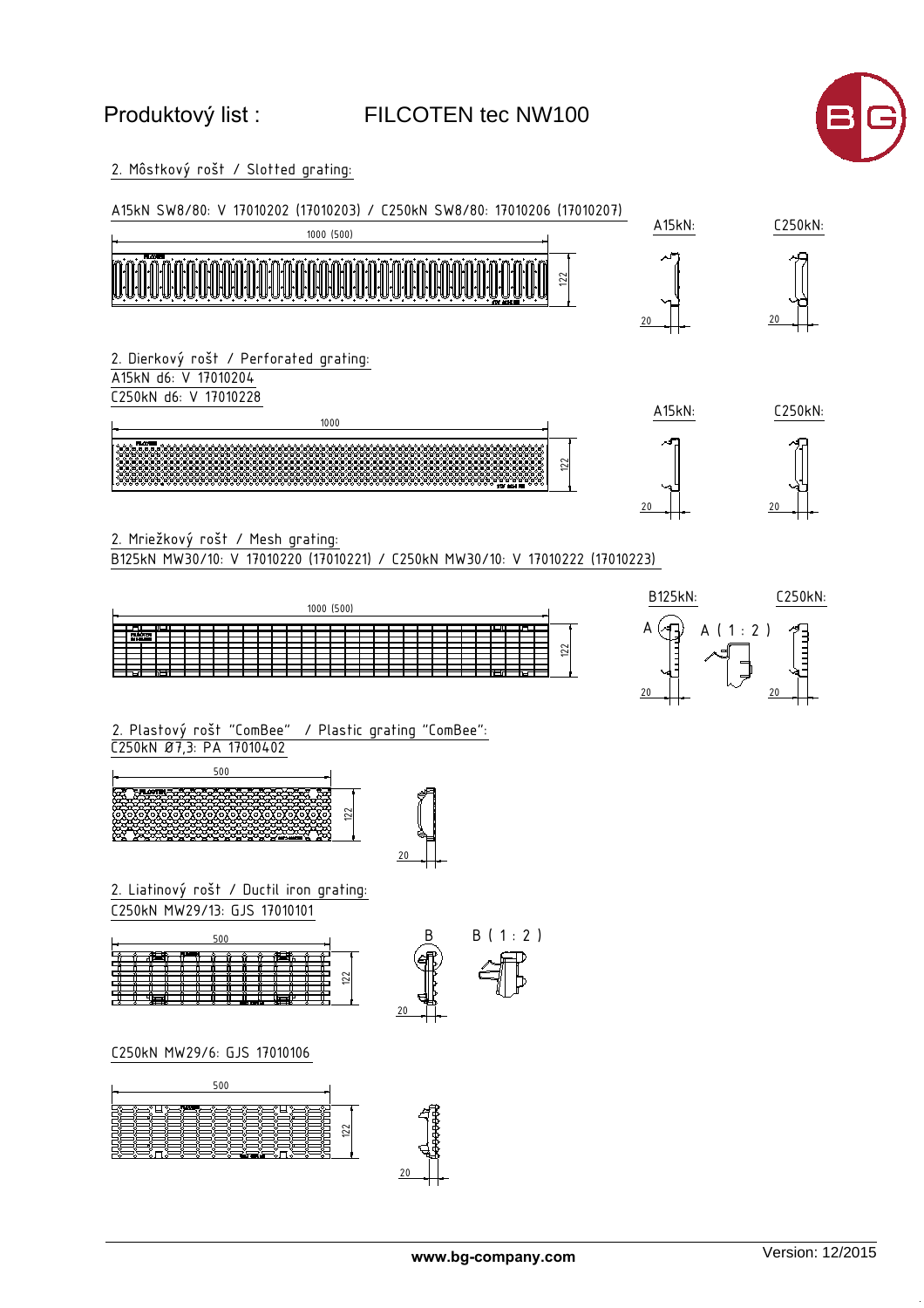FILCOTEN tec NW100



2. Štrbinový rošt/ Slot top:



C250kN SW18: V 17110233 (17110234), E 17110333 (17110334)



2. Revízna šachta / Maintenance unit: C250kN SW12,5: V 17110281, E 17110381





C250kN SW18: V 17110295, E 17110395



2. Štrbinová vložka s otvormi / Slot inlay square-perf. 8/8: V 37951 (37950), E 37956 (37955)

1000 (500)

1000

2. Drevená vložka / Construction time barrier SW 18:<br>H 37961

4. Čelná stena/Koncová  $\overline{\text{stena/End cap:}}$ V 17110280, E 17110380